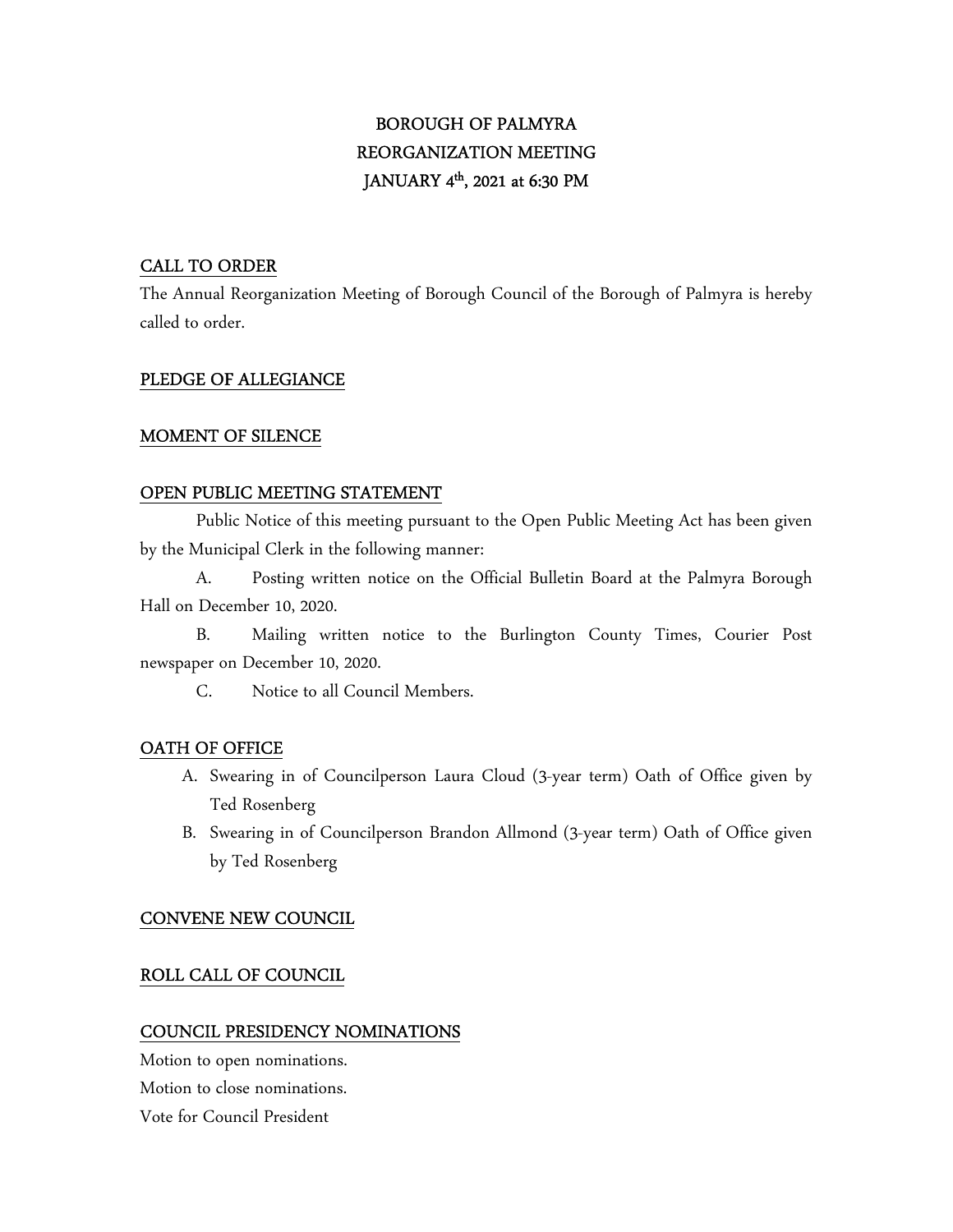# OATH OF OFFICE

Council President Oath of Office given by Ted Rosenberg

### ACKNOWLEDGEMENT OF DIGNITARIES

#### STATE OF THE BOROUGH ADDRESS - Mayor Gina Ragomo Tait

#### **CORRESPONDENCE**

Resignation Letter – Marie Nagle

### PUBLIC PORTION

In accordance with the Open Public Meetings Act, N.J.S.A. 10:4-6 et seg. and in consideration of Executive Order No 103 issued by Governor Murphy on March 9, 2020, declaring a State of Emergency and a Public Health Emergency in the State of New Jersey and in response to Executive Order No 196 issued by Governor Murphy on November 16, 2020. Please be advised that the Reorganization Meeting of Borough Council of the Borough of Palmyra, County of Burlington, State of New Jersey, will be a Virtual Reorganization Meeting. The Virtual Reorganization Meeting will be held on Monday, January 4<sup>th</sup>, 2021 at 6:30 pm Eastern Time. Members of the public are invited to "attend" the Virtual Reorganization Meeting. The public portion is for discussion on resolutions, other items listed on the agenda, or any other matter you desire to share with the governing body. We request those participants wishing to have or make a Public comment, email their questions or comments in advance to Municipal Clerk Rita Jackson at djackson@boroughofpalmyra.com. The opportunity to submit comments prior to meeting expires at 12:00 PM on Monday January 4<sup>th</sup>, 2021. You must include "**Meeting Question/ Comment**" in the subject line and your name and full address for your comment to be considered valid. Comments submitted in a timely and complete manner will be reviewed and read during the Virtual Reorganization Meeting; it may be necessary to follow-up with persons submitting comments later. All comments will become part of the record and included with the Meeting Minutes. For those choose to "attend" the Virtual Reorganization Meeting, Mayor Tait will open the meeting to the public for comments. Comments should be limited to no more than (2) two minutes. All comments will become part of the record and included with the Meeting Minutes.

## DISCUSSION ITEMS - NEW BUSINESS

Public Events - MLK Jr. Day of Service- Monday January 18<sup>th</sup>, 2021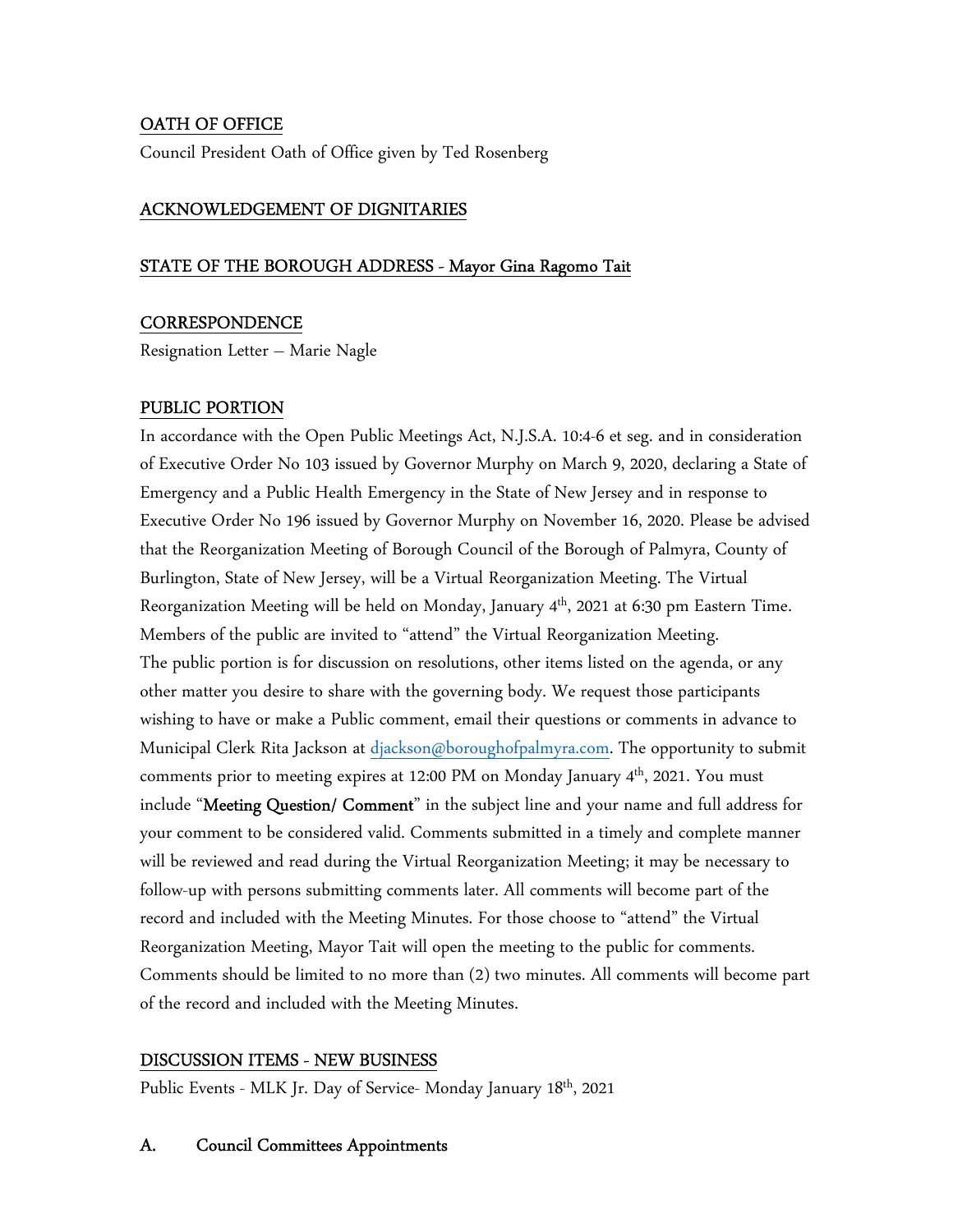- B. Mayor's Annual Appointments
- C. Annual Citizen Appointments
- D. Notice of Annual Borough Council Caucus Meeting and Regular Meeting Dates

#### RESOLUTIONS

Consent Agenda- Resolution 2021-1 to Resolution 2021-78 will be enacted as a single motion; if any resolution needs additional discussion it will be removed from the consent agenda and voted on separately.

- 1. Resolution 2021-01, Resolution to Confirm Council Committee Appointments
- 2. Resolution 2021-02, Resolution to Confirm Mayor's Annual Appointments
- 3. Resolution 2021-03, Resolution to Confirm Mayor's Annual Citizen Appointments
- 4. Resolution 2021-04, Resolution Approving the Borough of Palmyra Official Caucus and Regular Monthly Public Meeting Dates for the Borough Council for 2021
- 5. Resolution 2021-05, Resolution Authorizing the Appointment of Ted Rosenberg, Esq., as Municipal Solicitor.
- 6. Resolution 2021-06, Resolution Authorizing the Appointment of Alexis B Batten, Esq. of Parker McCay as Special Counsel/Bond Attorney.
- 7. Resolution 2021-07, Resolution Authorizing the Appointment of Armando Riccio, Esq. as Special Counsel/Labor Attorney for Non-police Employment matters.
- 8. Resolution 2021-08, Resolution Authorizing the Appointment of Evan H C Cook, Esq. of Malamut & Associates, LLC as Special Counsel/Conflict Attorneys.
- 9. Resolution 2021-09, Resolution Authorizing the Appointment of Andrew Brewer, Esq. of Maraziti Falcon, LLP as Special Counsel/Municipal Redevelopment Attorney.
- 10. Resolution 2021-10, Resolution Authorizing the Appointment of Robert P. Nehila Jr., of Bowman & Company LLP, as Municipal Auditor
- 11. Resolution 2021-11, Resolution Authorizing the Appointment of William Kirchner of Environmental Resolutions Inc., (ERI) as Municipal Engineer
- 12. Resolution 2021-12, Resolution Authorizing the Appointment of William Kirchner of Environmental Resolutions Inc., (ERI) as Municipal Sewer Engineer
- 13. Resolution 2021-13, Resolution Authorizing the Appointment of John Hogue and/or Vladimir Raskin of Environmental Resources Management (ERM), as Municipal Environmental Engineer/Consultant and LSRP.
- 14. Resolution 2021-14, Resolution Authorizing the Appointment of Gregory R. Valesi and/or James Winckowski of Consulting & Municipal Engineers (CME) as Special Projects Engineer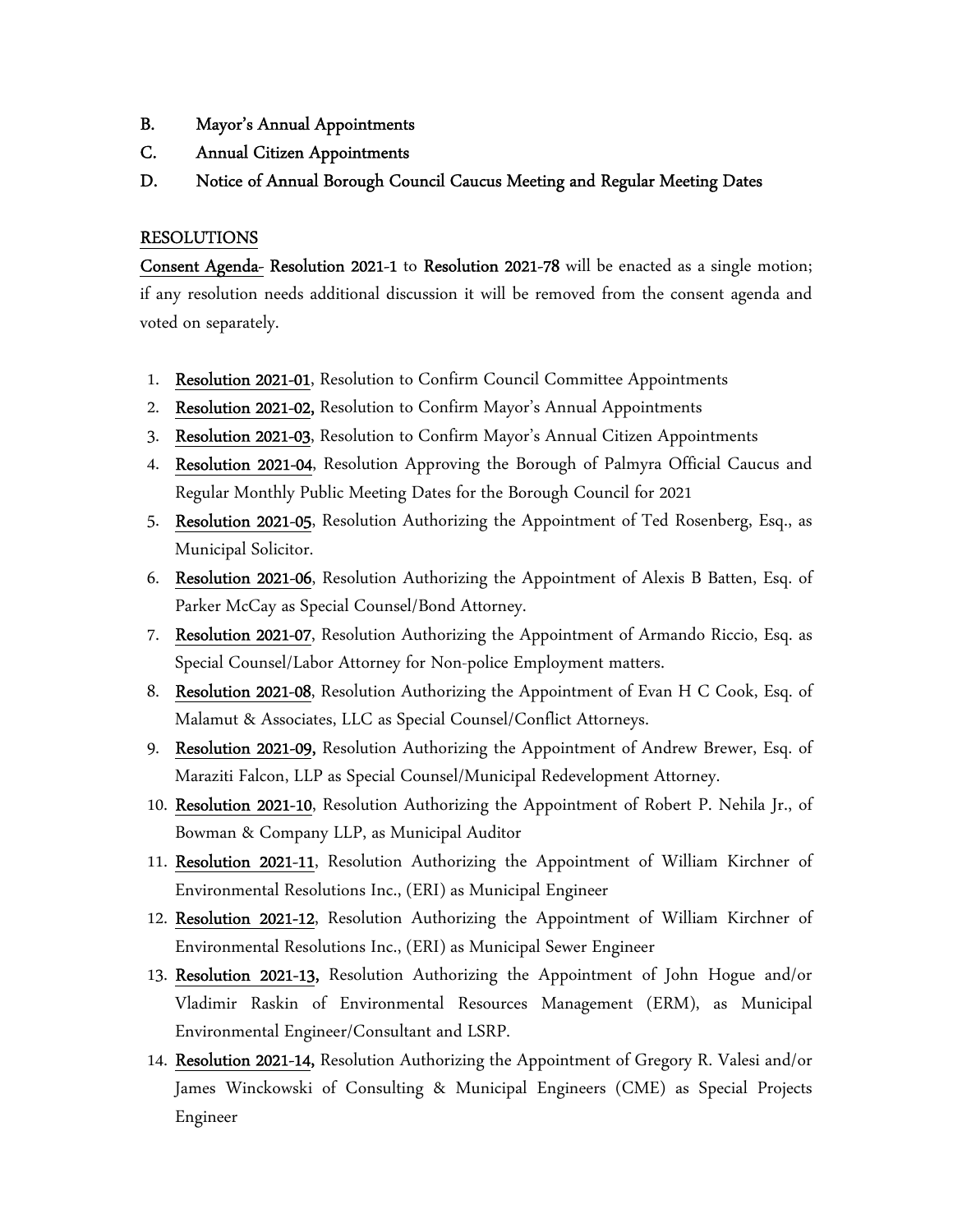- 15. Resolution 2021-15, Resolution Authorizing the Appointment of David Gerkens of Community Grants, Planning and Housing, (CGP&H) as Municipal Planner/Grants Coordinator.
- 16. Resolution 2021-16, Resolution Authorizing the Appointment of Community Grants, Planning and Housing, (CGP&H) as Municipal Affordable Housing/RCA Administrator.
- 17. Resolution 2021-17, Resolution Authorizing the Appointment of James D. Fattorini, Esq., as Municipal Public Defender.
- 18. Resolution 2021-18, Resolution Authorizing the Appointment Brian E. Turner, Esq., and/or Daniel Gee, Esq., of Malamut & Associates, LLC as Municipal Prosecutors.
- 19. Resolution 2021-19, Resolution Authorizing the Appointment of any/all other Municipal Prosecutors in Burlington County, as Substitute Prosecutor
- 20. Resolution 2021-20, Resolution Authorizing the Appointment of Christopher J Powell of Hardenbergh Insurance Group as Insurance Consultant/ JIF Risk Management Consultant and Authorizing JIF Risk Management Consultant Agreement
- 21. Resolution 2021-21, Resolution Authorizing the Appointment of Mark Ruderman, Esq. of Ruderman & Roth, LLC. as Special Counsel/Labor Attorney for Police Association/ Collective Bargaining Agreement Negotiations
- 22. Resolution 2021-22, Resolution Authorizing the Appointment of Carmen Saginario Jr., Esq. of Capehart Scatchard. as Special Counsel/Labor Attorney for Police Department Employment Matters
- 23. Resolution 2021-23, Resolution Appointing Robert N. Wright, Jr., Esq., of Malamut & Associates as Special Counsel/Ethics Attorney
- 24. Resolution 2021-24, Resolution Authorizing the Mayor to Execute Contracts with All Appointed Professionals After Review and Approval by the Solicitor and the Chief Financial Officer.
- 25. Resolution 2021-25, Resolution Appointing John Gural as Administrator for The Borough of Palmyra
- 26. Resolution 2021-26, Resolution Appointing John Gural as Burlington County JIF Fund Commissioner.
- 27. Resolution 2021-27, Resolution Appointing John Gural as Burlington County JIF Claims Coordinator
- 28. Resolution 2021-28, Resolution Appointing John Gural as Hearing Officer for Non-Uniformed Employees
- 29. Resolution 2021-29, Resolution Appointing John Gural as Storm Water Coordinator for the Borough of Palmyra
- 30. Resolution 2021-30, Resolution Appointing John Gural as Human Resources Officer for the Borough of Palmyra.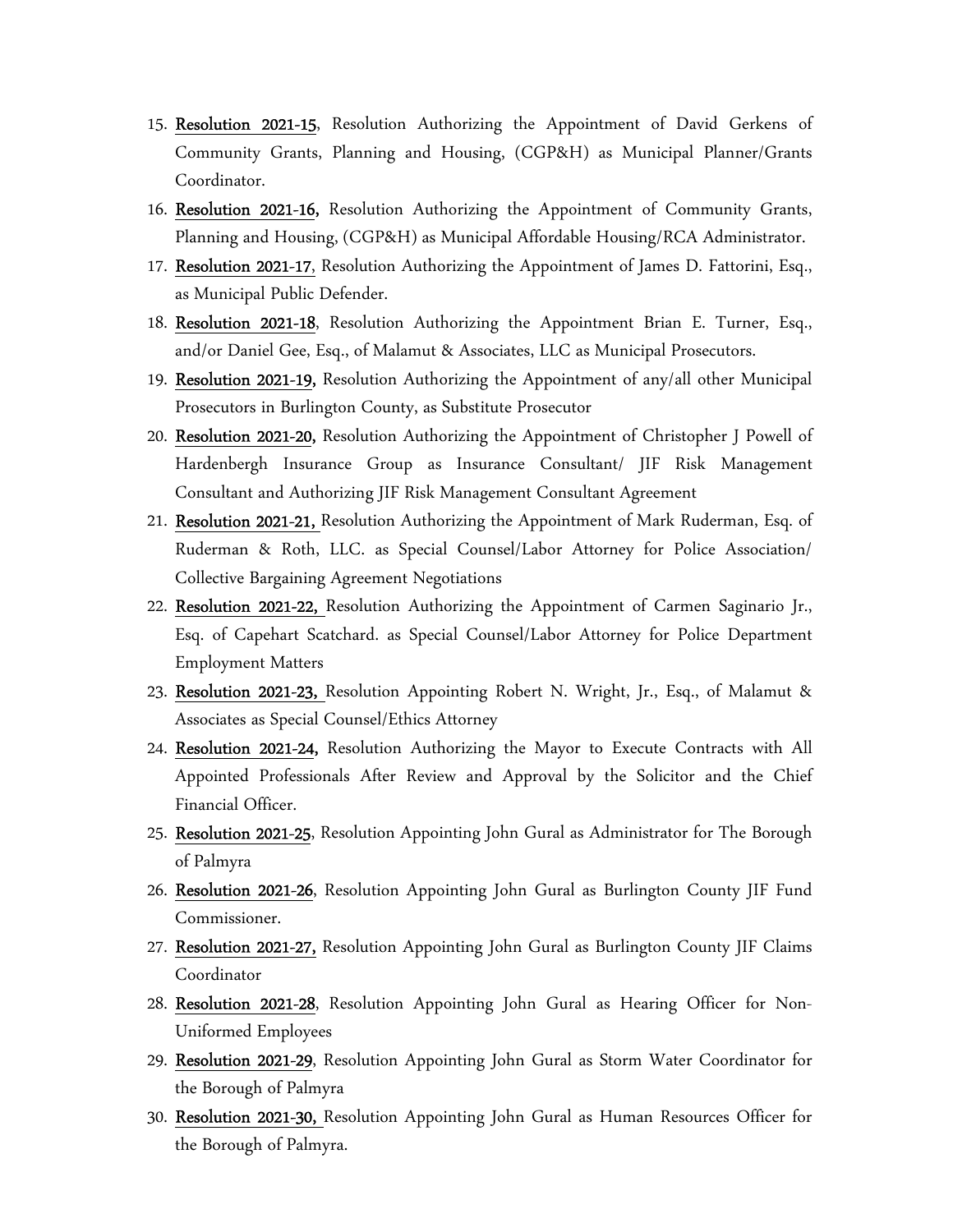- 31. Resolution 2021-31, Resolution Appointing Doretha R Jackson as Burlington County JIF Alternate Fund Commissioner.
- 32. Resolution 2021-32, Resolution Appointing John Gural, Doretha Jackson and Ernest McGill as DOT/CDL Designated Employer Representatives
- 33. Resolution 2021-33, Resolution Appointing Doretha R. Jackson As Fair Share Housing Officer for The Borough of Palmyra
- 34. Resolution 2021-34, Resolution Recommending to the Land Use Board Doretha R. Jackson Appointment as Land Use Board Secretary with an Annual Salary of \$3,183.62 effective January 1, 2021.
- 35. Resolution 2021-35, Resolution Appointing Doretha R. Jackson as Registrar for the Borough of Palmyra for a Three-Year Term Effective January 1, 2021
- 36. Resolution 2021-36, Resolution Appointing Tanyika Johns as Alternate Registrar for the Borough of Palmyra
- 37. Resolution 2021-37, Resolution Appointing Robert Verry as Hearing Officer for Uniformed Employees
- 38. Resolution 2021-38, Resolution Appointing Tracy Kilmer as Burlington County JIF Safety Coordinator.
- 39. Resolution 2021-39, Resolution Appointing Tracy Kilmer as Housing Official and Housing Inspector for The Borough of Palmyra
- 40. Resolution 2021-40, Resolution Appointing Tracy Kilmer as Zoning Officer for the Borough of Palmyra.
- 41. Resolution 2021-41, Resolution Appointing Tracy Kilmer as Acting Code Enforcement Officer for the Borough of Palmyra
- 42. Resolution 2021-42, Resolution Appointing Donna Condo as Public Agency Compliance Officer for the Borough of Palmyra
- 43. Resolution 2021-43, Resolution Appointing Mindie Weiner as Deputy Tax Collector for Borough of Palmyra term to expire March 1st, 2021
- 44. Resolution 2021-44, Resolution Appointing Ron Holt as Fire Inspector for the Borough of Palmyra term to expire December 31, 2021
- 45. Resolution 2021-45, Resolution Appointing Ernest McGill as Recycling Coordinator for the Borough of Palmyra.
- 46. Resolution 2021-46, Resolution Appointing Ernest McGill as Clean Communities Coordinator for the Borough of Palmyra.
- 47. Resolution 2021-47, Resolution Appointing Jon Pettite as Tree Officer for the Borough of Palmyra
- 48. Resolution 2021-48, Resolution Appointing the Crossing Guards for The Borough of Palmyra for 2021.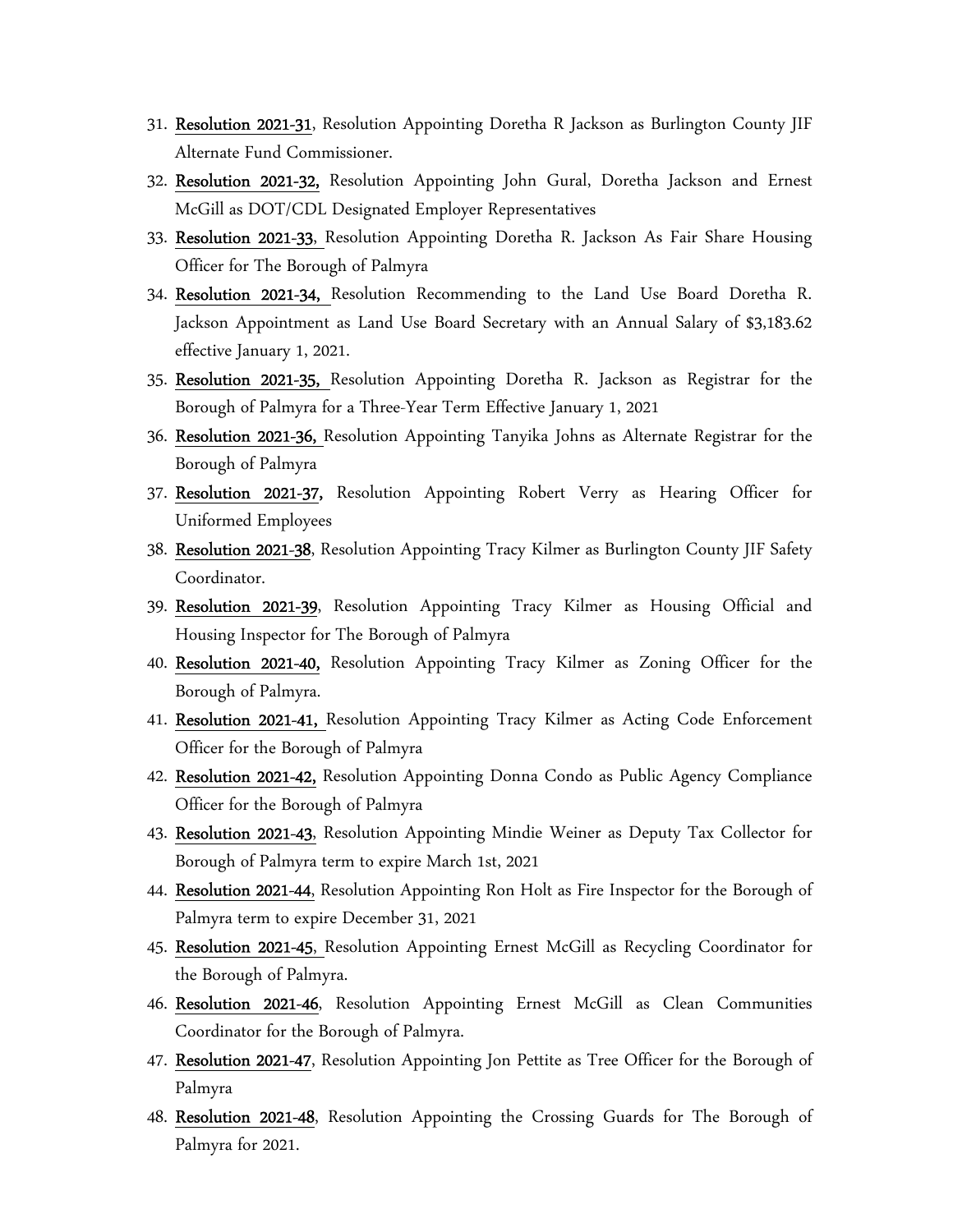- 49. Resolution 2021-49, Resolution appointing John Yansick as a Part-time Public Works Laborer, effective January 1, 2021 not-to-exceed 28 hours per week at \$16.50 per hour.
- 50. Resolution 2021-50, Resolution Appointing the Borough of Palmyra Community Emergency Response Team (C.E.R.T.) Members
- 51. Resolution 2021-51, Resolution Authorizing the Appointment of Richard K. Dreby as Emergency Management Coordinator for the Borough of Palmyra
- 52. Resolution 2021-52, Resolution Authorizing the Appointment Michael Lunemann as Code Enforcement Officer
- 53. Resolution 2021-53, Resolution Appointing Michael Lunemann as Mechanical Inspector
- 54. Resolution 2021-54, Resolution Appointing Michael Lunemann as Abandoned Property List Public Official for the Borough of Palmyra
- 55. Resolution 2021-55, Resolution Appointing Philip Opalski as part-time Housing Inspector, Fire Inspector and RCS Building Inspector not-to-exceed 16 hours per week.
- 56. Resolution 2021-56, Resolution Amending Resolution 2020-203 Appointing Juan Delgado as Plumbing Sub-Code Official, Plumbing Inspector, and Mechanical Inspector with term to expire October 6, 2024
- 57. Resolution 2021-57, Resolution Amending Resolution 2019-223 Appointing Raymond Holshue as Electrical Sub-Code Official and Electrical Inspector with term to expire September 11. 2023
- 58. Resolution 2021-58, Resolution Appointing Charles Soper, Wesley Allen, and Ella Graham as Chaplains for the Borough of Palmyra Police Department
- 59. Resolution 2021-59, Resolution Appointing Dale Palmer as part-time Supervisor for Public Buildings and Grounds Department
- 60. Resolution 2021-60, Resolution Appointing George Moore as part-time Public Buildings and Grounds Department
- 61. Resolution 2021-61, Resolution Appointing Stacey Brugler as part-time Payroll Clerk and Finance Assistant
- 62. Resolution 2021-62, Resolution Appointing Donna Condo as Secondary Human Resources Officer for the Borough of Palmyra
- 63. Resolution 2021-63 Resolution Designating the Burlington County Times and the Courier Post as the Legal Newspapers and GovDeals.com as the Legal Auction Site for Vehicles and Property.
- 64. Resolution 2021-64, Resolution Authorizing the 2021 Temporary Budget Appropriations.
- 65. Resolution 2021-65, Resolution to Approve 2021 Temporary Debt Service for the Borough of Palmyra in the County of Burlington, State of New Jersey
- 66. Resolution 2021-66, Resolution Approving a Cash Management Plan for The Borough of Palmyra.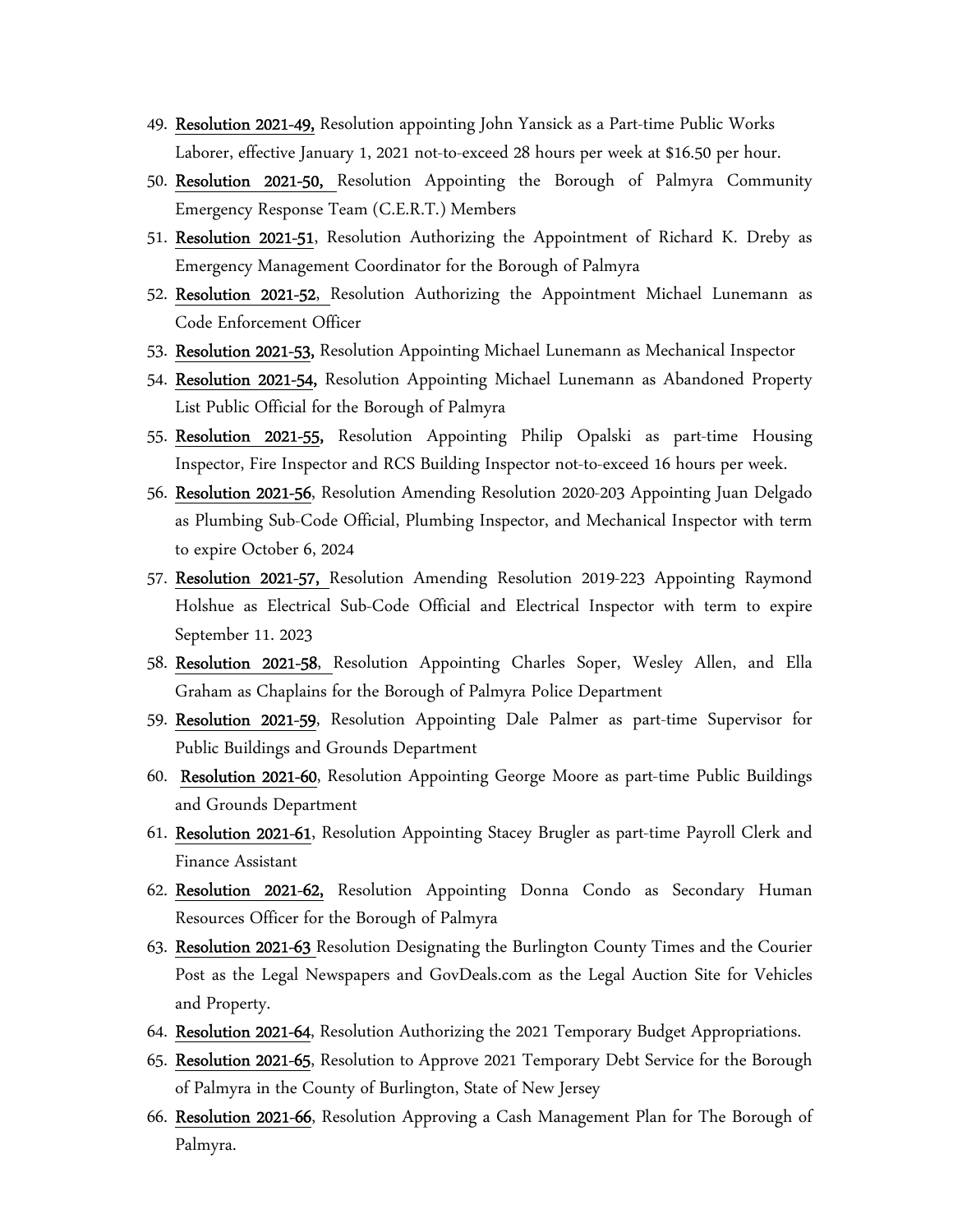- 67. Resolution 2021-67, Resolution Fixing the Rate of Interest to Be Charged on Delinquent Taxes, Sewer Payments and Assessments
- 68. Resolution 2021-68, Resolution Authorizing the Tax Collector to Cancel Debits and Credits of \$10.00 or Less for Tax and Sewer Payments
- 69. Resolution 2021-69, Resolution Authorizing the Tax Assessor to file Rollbacks, Assessments, Added and Omitted Tax Appeals and Assessor's List of Corrections and Errors on behalf of the Borough of Palmyra
- 70. Resolution 2021-70, Resolution Awarding a contract to New Jersey Animal Control, LLC for 2021 Animal Control Services, subject to the Solicitor's review and the Chief Financial Officer's Certification
- 71. Resolution 2021-71, Resolution Awarding 2021 Maintenance Contract for Sewage Treatment Plant to Municipal Maintenance Company, Inc. in the amount of \$240,606.00, subject to the Solicitor's review and Chief Financial Officer's certification
- 72. Resolution 2021-72, Resolution Awarding 2021 On-Call Contracting Services Contract to Neri's Construction & Rentals, Inc. in the amount of \$484,190.00 subject to the Solicitor's review and the Chief Financial Officer's certification
- 73. Resolution 2021-73, Resolution Awarding 2021 Sewer Treatment Plant and Pump Station Debris Removal Contract to FRANC Environmental, Inc. in the amount of \$66,502.80 subject to the Solicitor's review and the Chief Financial Officer's certification
- 74. Resolution 2021-74, Resolution Awarding the 2021 HVAC Maintenance Contract to Air Systems Maintenance in the amount of \$24,718.00 subject to Solicitor's review and the Chief Financial Officer's certification
- 75. Resolution 2021-75, Resolution Awarding the 2021-2022 Transportation and Disposal of Sludge Contract to FRANC Environmental, Inc. in the amount of 0.0959 per Gallon for Both Years 2021 and 2022, subject to the Solicitor's review and the Chief Financial Officer's certification
- 76. Resolution 2021-76, Resolution Awarding a Contract to Eastern Environmental, LLC for the 2021 & 2022 Tree Service Contract Effective January 1st, 2021 thru December 31st,2022
- 77. Resolution 2021-77, Resolution Authorizing the Payment of December bills in the amount of \$2,046,544.07.
- 78. Resolution 2021-78, Resolution Authorizing the Chief Finance Officer to Pay Vendor Bills during the Month of January 2021.

#### COMMENTS FROM THE GOVERNING BODY